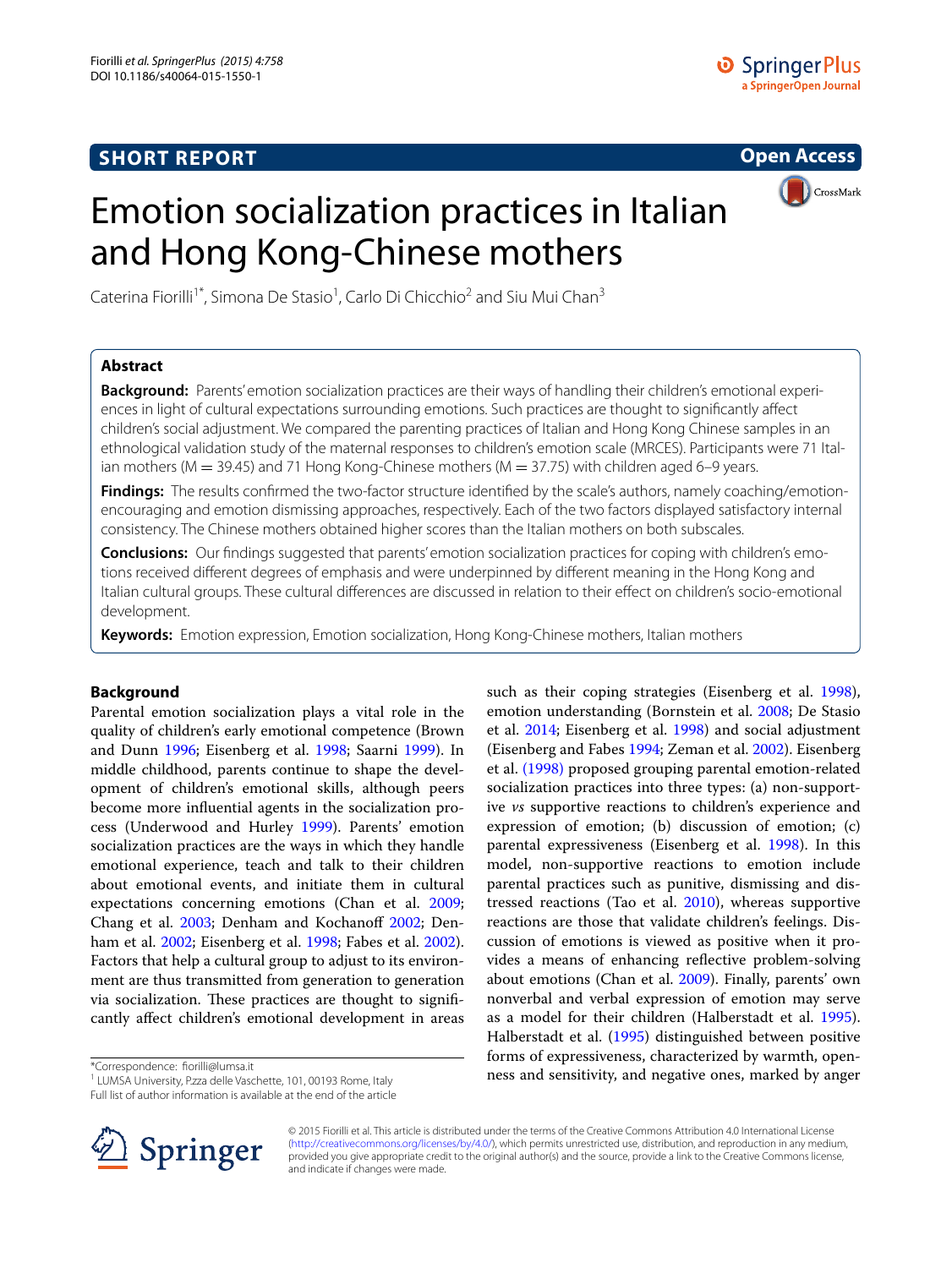and fear. With regard to parents' contingent responses to their children's emotions, these convey messages about cultural values surrounding the expression and regulation of emotion (Chan et al. [2009](#page-7-1); Wu et al. [2002](#page-8-9)).

In recent years, an increasing number of comparative studies have examined emotion socialization practices across different cultural groups with a view to identifying shared *vs* different patterns (see Bornstein et al. [2008](#page-7-4)). Accordingly, the current study was designed to explore similarities and differences in Italian and Hong-Kong mothers' responses to their children's expression of emotions. To our knowledge, emotion socialization practices in these two cultural contexts have not yet been compared using a single validated scale and following recommended ethnological procedures.

#### **Cultural issues in emotion socialization practices**

 A vast literature documents the influence of cultural factors on emotional experience, the expression of emotion and related behaviours, throughout child development (Bornstein et al. [2008;](#page-7-4) Cole et al. [2006](#page-7-6); Eisenberg et al. [1998](#page-8-0); Saarni [1999\)](#page-8-1). It follows that any account of how children's emotions are socialized will be incomplete if it does not examine the role of cultural environment.

 Numerous authors have proposed that cultural emotion socialization practices differ between collectivist and individualistic cultures (e.g., Eid and Diener [2001](#page-8-10); Kitayama et al. [2000;](#page-8-11) Li et al. [2004;](#page-8-12) Markus and Kitayama [1991](#page-8-13); Mesquita and Karasawa [2004;](#page-8-14) Schimmack et al. [2002](#page-8-15); van Hemert et al. [2007\)](#page-8-16). In collectivist cultures, typical of Oriental societies, the leading values are interdependence among individuals and group identity. Parents' emotion socialization practices thus promote emotional self-regulation, limited expression of negative emotions and a high level of self-control on the part of their children, in the interest of maintaining social harmony and respecting the emotions of other group members (Mesquita and Frijda [1992](#page-8-17)).

Conversely, the educational priorities of parents in the individualist cultures associated with Western societies are to foster individual independence, personal assertion, and the achievement of personal goals (Hofstede [2001](#page-8-18)). Consequently, emotional expressiveness is encouraged, and intra-personal and subjective experience significantly contribute to defining individual feelings.

In line with this distinction, cultural ideals of emotion differ greatly between East Asian and Western culture. East Asians such as the Chinese tend to moderate emotional experience and expression (e.g., Markus and Kitayama [1991;](#page-8-13) Wu [1985\)](#page-8-19). In Western culture on the other hand, emotion is often viewed as a spontaneous manifestation of personal experience rather than as related to the

experience of others (Markus and Kitayama [1991](#page-8-13)). Furthermore, expressing oneself in Western culture is often viewed as beneficial for one's mental and physical health (Butler et al. [2007](#page-7-7); Gross and John [2003;](#page-8-20) John and Gross [2004](#page-8-21)).

According to Halberstadt and Lozada ([2011](#page-8-22)), restraint in expressing positive affect seems more likely to occur in collectivist than in individualistic societies. More specifically, Chinese parents have been found to score higher on measures of "restrictive", "controlling", and "authoritarian" parenting than Western parents (Chao [2001](#page-7-8); Kelley and Tseng [1992;](#page-8-23) Szeto et al. [2009](#page-8-24)). They also tend to emphasize the social environment rather than hereditary factors in explaining individual differences among children (Ho and Kang [1984](#page-8-25)). Therefore, Chinese parents tend to be very involved in their children's upbringing. The main role attributed them is that of the teacher (Kelley and Tseng [1992\)](#page-8-23) and they see discipline as a key parental child-rearing tool (Chen and Luster [2002;](#page-7-9) Miller et al. [2002](#page-8-26)).

In Italian culture on the other hand, parents encourage emotional expressiveness in interpersonal interaction, promote social competence during early childhood, and consider expressions of inhibition, caution, or withdrawal as indicative of poor social skills (Chen et al. [2000](#page-7-10); Edwards et al. [1996\)](#page-8-27). The importance attributed to social intelligence and emotional experience underpins a cultural model centred on the infant's ability to build significant relationships from the earliest months of life. To this end, the developing infant is expected to display emotional closeness, involving expressiveness, liveliness and closeness to other people (the "sociable" child), as well as emotional security. Overall, a composite picture emerges in which socio-emotional closeness and emotional security form a core developmental goal for Italian children.

Norms regarding emotion vary with culture, as do the elicitation, regulation and manifestation of emotion (Eid and Diener [2001](#page-8-10); Markus and Kitayama [1991](#page-8-13)), while the ability to produce culturally appropriate expressions of emotion is a key component of social competence (e.g., Eisenberg et al. [1996;](#page-8-28) Halberstadt and Lozada [2011](#page-8-22); Saarni [1999\)](#page-8-1).

Nevertheless, previous research also found significant differences in emotion socialization practices within the broad cultural groups we have discussed up to now (cfr., Hofstede [2001\)](#page-8-18). In reality, the degree to which Western and Eastern parents believe that children can be in charge of their own emotional lives and that parents need to guide their children and teach them about emotions, vary as a function of class and ethnicity (Craig et al. [2010\)](#page-7-11). For example, in relation to the power distance theory (Hofstede [2001;](#page-8-18) Halberstadt and Lozada [2011\)](#page-8-22), Italian mothers seem more emotionally sensitive than American mothers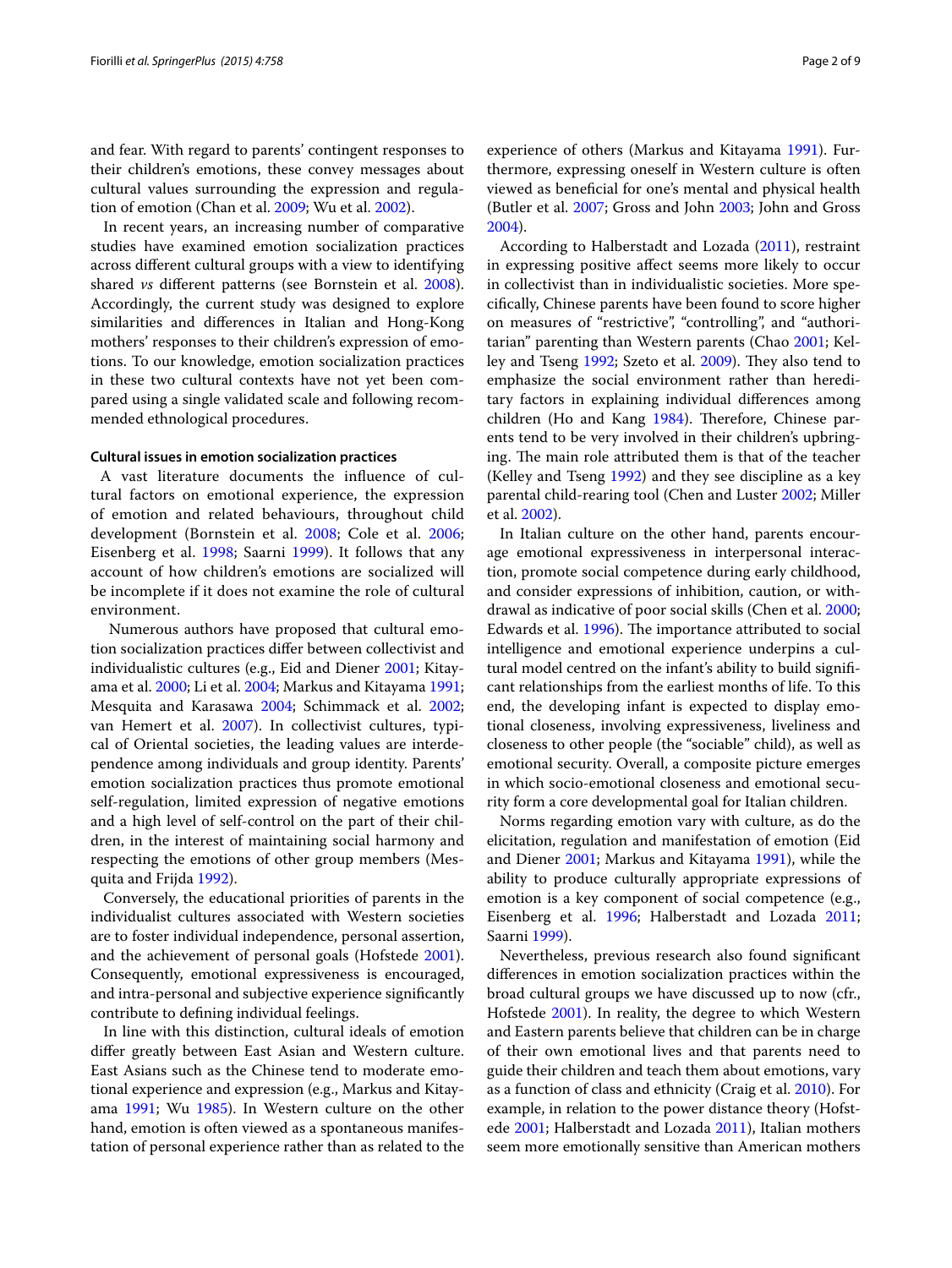when interacting with their infants. Furthermore, comparisons of American and Italian mothers, and Japanese and American mothers, belonging to collectivist and individualist societies respectively, have shown greater similarities between American and Japanese parenting practices, than similarities between parents from societies within the same broad cultural group. Specifically, American and Japanese mothers expect earlier emotional competence from their children than their counterparts from other countries (Goodnow et al. [1984](#page-8-29)).

Up to now, however, cross-cultural studies comparing East and West, have not analysed parental practices in Italy and Hong Kong. Given that cultural comparisons are an excellent means of determining which aspects of development are universal and which vary as a function of culture, the current study aimed to contribute cross-cultural evidence from a previously unexplored perspective.

#### **The present study**

Based on the literature reviewed above, we assumed that the mothers in the Hong Kong and Italian cultural groups would display different patterns of response to their children's emotions on the basis that certain aspects of parenting may be valued differently, attributed with different meanings, or enacted differently in the two contexts. The main goal of the study was to compare Hong Kong-Chinese and Italian mothers' responses to their children's emotional expression using an invariant (comparable) measure of parental emotion socialization practices. First, we analysed the psychometric properties of the Italian version of the maternal responses to children's emotion scale (MRCES) which had previously been tested with a Chinese-Honk Kong sample. We used exploratory and confirmatory factorial analysis to verify whether Chinese and Italian groups' responses to the MRCES shared the same factor structure. A previous study using the MRCES with a sample of Hong Kong mothers had found a two-factor solution with robust goodness of fit to the data (Chan et al. [2009\)](#page-7-1). The questionnaire's eight items loaded on the two factors as follows: Factor 1 was labelled the coaching-emotion encouraging approach and was composed of items assessing: emotion-focused, problemfocused, reflection-enhancing, training, and expressionencouraging responses; Factor 2 was termed the emotion dismissing approach and comprised items evaluating: punitive, minimizing and distressed responses to children's expression of emotions. We expected to find a similar structural-factor solution in the two cultural settings investigated in the current research.

Second, we explored whether specific cultural emphases would be identified by analysing differences in the mean MRCES responses provided by Hong Kong and Italian mothers of school-age children. Because there has been no other comparison of emotion socialization practices in Italian and Hong-Kong cultures and due to the heterogeneous findings on parental practices within and between Western and East societies we did not formulate any a priori hypotheses about cultural similarities or differences in the mean level of mothers' coaching/emotion encouraging or emotion dismissing responses to their children's emotional expression.

# **Methods**

#### **Participants**

Participants were selected from two larger samples in both countries, including 71 Italian mothers and 71 Hong Kong-Chinese mothers ( $N = 142$ ). Criteria for inclusion were based on characteristics of children (e.g., IQ within the average range or higher, free from chronic medical conditions or severe psychosis) and family structure (e.g., consistent mother figure; no major structural changes, such as divorce, within the past year). The two sub-samples were homogeneous in terms of children's gender (Chinese group: 33 female and 38 males; Italian group: 36 female, 35 male; Chi<sup>2</sup> = .614; df = 1; p = .433) and age (Chinese group: 43 children aged 6–7 years, and 28 children aged 8–9 years; Italian group: 38 children aged 6–7 years, 33 children aged 8–9 years;  $Chi^2 = .397$ ;  $df = 1$ ;  $p = .529$ ). Based on the original contribution by Chan et al. ([2009](#page-7-1)) we recruited mothers of school-aged children. The authors reported that in the first years of elementary school there is an increase of both children's emotion coping skills and their social competence, thus suggesting a meaningful context for studying emotion socialization. For these reasons, the present study focused on the emotion socialization patterns of parents of children in the first and second years of school.

Chinese and Italian mothers aged 30–44 years (respectively  $M = 37.75$ , 39.45). Finally, all mothers were high school educated. In both cultural settings mothers were recruited by means of school contact with a participation rate above 75 %.

#### **Instruments**

Parental practices in response to children's emotion expression were measured by means of the maternal responses to children's emotion scale (MRCES; Chan et al. [2009\)](#page-7-1), which consists of 12 scenarios (items) describing typical situations in which children experience strong emotions (e.g., a favourite toy being broken by their mother, being scared after watching a TV program) or express emotions in inappropriate ways (e.g., showing disappointment on the spot when receiving a present he or she does not like, or continuing to boast that he or she has beaten a friend in a game). For each scenario, mothers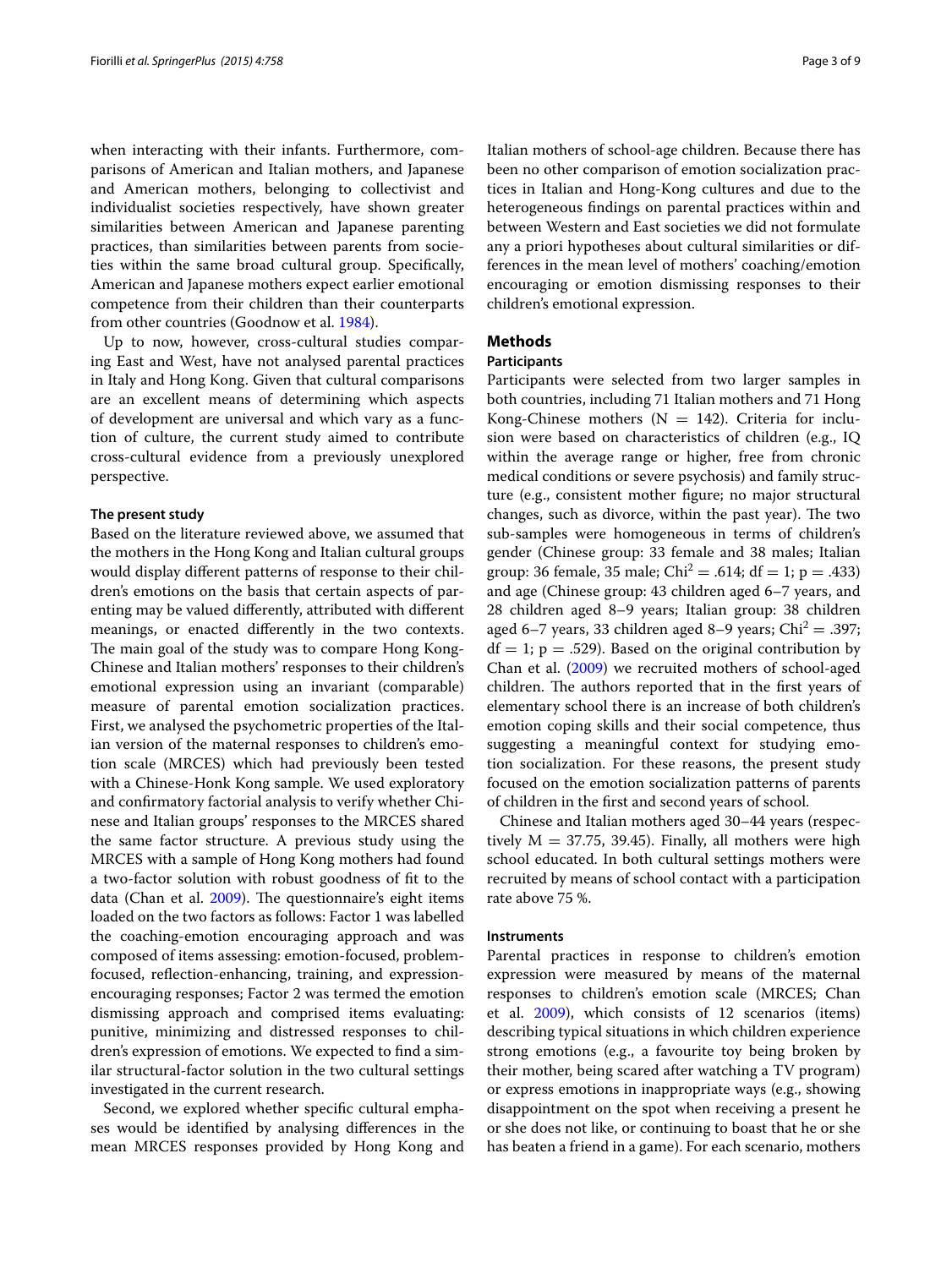were asked to rate from 1 (*never*) to 6 (*always*) how likely it was for them to react using each of the following eight types of responses: (1) emotion-focused; (2) problemfocused; (3) reflection-enhancing; (4) training; (5) expression-encouraging; (6) punitive; (7) minimization; (8) distress. The scale was forward- and back-translated from Chinese to English, then English to Italian and finally from Italian to English by two independent and fluent translators assisted by the authors in order to overcome incoherence. Then, professionals and bilingual mothers who lived in Italy and were not participants in the study were interviewed regarding the cultural validity of items in the instruments. Finally, pilot testing was undertaken to ensure that the instruments were comprehensible and ethnographically valid. By adopting this procedure, similarity in meaning of the items was assured, taking into account both cultures. Scores for each responses, either positive or negative, were computed by averaging the ratings for each of the 8 strategies, across the 12 scenarios, keeping the scale unit from 1 to 6.

#### **Results**

The analyses were conducted in several steps. First, two exploratory Principal Components Analyses (at the item level and scale level) were performed in order to discover the factor structure of the MRCES in the combined sample. Second, several Confirmatory Factor Analyses were conducted in order to test the factor structure of the MRCES within each group (Chinese and Italian) and by means of a multigroup analysis, to test structural invariance with different levels of constraints. Finally a Multivariate Analysis of Variance (MANOVA) was conducted in order to test whether the Chinese and Italian mothers showed significant mean differences both on the overall indices (factor scores) and on mothers' endorsement of individual strategies.

## **Exploratory principal components analyses (PCA)**

Exploratory PCA at the item level showed that each scale was unidimension with high internal consistency (Cronbach's alpha larger than .80). Further, Exploratory PCA at the scale level confirmed the two-factor solution with non-correlated factors, as shown in Chan and coll.'s research (2009). Factor 1 (coaching-emotion encouraging approach) included experience enhancing responses, problem focusing responses, reflection enhancing responses, emotion focusing responses and training responses; Factor 2 (emotion dismissing approach) included punitive, distress and minimization responses.

#### **Results of separate confirmatory factor analyses (CFA)**

One of the main goals of the study was to examine whether the Chinese group and the Italian group shared

the same factor structure. As a first step we conducted a separate CFA for each group. For the Chinese group, the Chi square statistic was significant (Chi square  $=$  33.13;  $df = 19$ ;  $p < .05$ ), suggesting that the factor structure differed from that found in the combined sample. However, other indices showed an acceptable fit of the tested model. For example, the Non Centrality Parameter was well within the 90 % confidence interval (NCP =  $14.12$ ; CI 1.91–34.16). Similarly, although RMSEA showed an absolute value higher the .08 cut-off, it was within the 90 % confidence interval, with a non-significant test of closeness-of-fit  $(RMSEA = .11; CI .041-.17;$  $p$ -close  $= .07$ ). The same figure emerged looking at the Expected Cross-validation Index (ECVI = 1.14; CI .93– 1.48; ECVI for saturated model  $= 1.22$ ); the Comparative Fit Index (CFI  $= .93$ ); and the Incremental Fit Index  $(IFI = .94)$ . On the other hand, GFI and AGFI were below the .90 cut-off, indicating that the tested model reproduced poorly the observed covariances.

For the Italian group the Chi square statistic was nonsignificant (Chi square  $= 27.58$ ; df  $= 19$ ; p  $< .10$ ) and the other fit indices showed a more acceptable fit of the model in comparison with the Chinese group. The Non-Centrality Parameter was within the 90 % confidence interval (NCP =  $8.58$ ; CI .00-.38), as well as RMSEA showed an absolute value of .08, within the 90 % confidence interval, with a non-significant test of closefit (RMSEA = .08; CI .00–.14; p-close = .22). Other fit indices as Expected Cross-validation Index ( $ECVI = .88$ ; CI .76–1.14; ECVI for saturated model  $= 1.03$ ; Comparative Fit Index (CFI  $= .98$ ) and Incremental Fit Index  $(IFI = .98)$  showed a better fit for the Italian group. The GFI was .90 while AGFI was below the .90 cut-off.

#### **Results of multigroup confirmatory factory analyses**

The subsequent multigroup analyses were performed with the objective to cross-validate the factor structure in the two groups. The analyses were conducted allowing several degrees of invariance: first, a multigroup analysis was performed without any invariance constraint. The aim was to test whether in the Chinese and Italian groups the same factor structure emerged (baseline model). Second, the factor loadings invariance was tested; finally the invariance of the error variance was tested along with the factor loadings invariance (Table [1\)](#page-4-0).

With regards to the baseline model (no-constraints), the results showed that, overall, the two groups shared a common factor structure. In fact, although the Chi square statistic was significant (Chi square  $= 60.70$ ; df  $= 38$ ; p < .05), NCP and RMSEA were within the 90 % confidence interval, showing an acceptable fit (NCP  $= 22.70$ ; CI 5.32–48.00; RMSEA = .09; CI .05–.14; p-close = .60). Similarly, CFI and IFI showed a value of .96.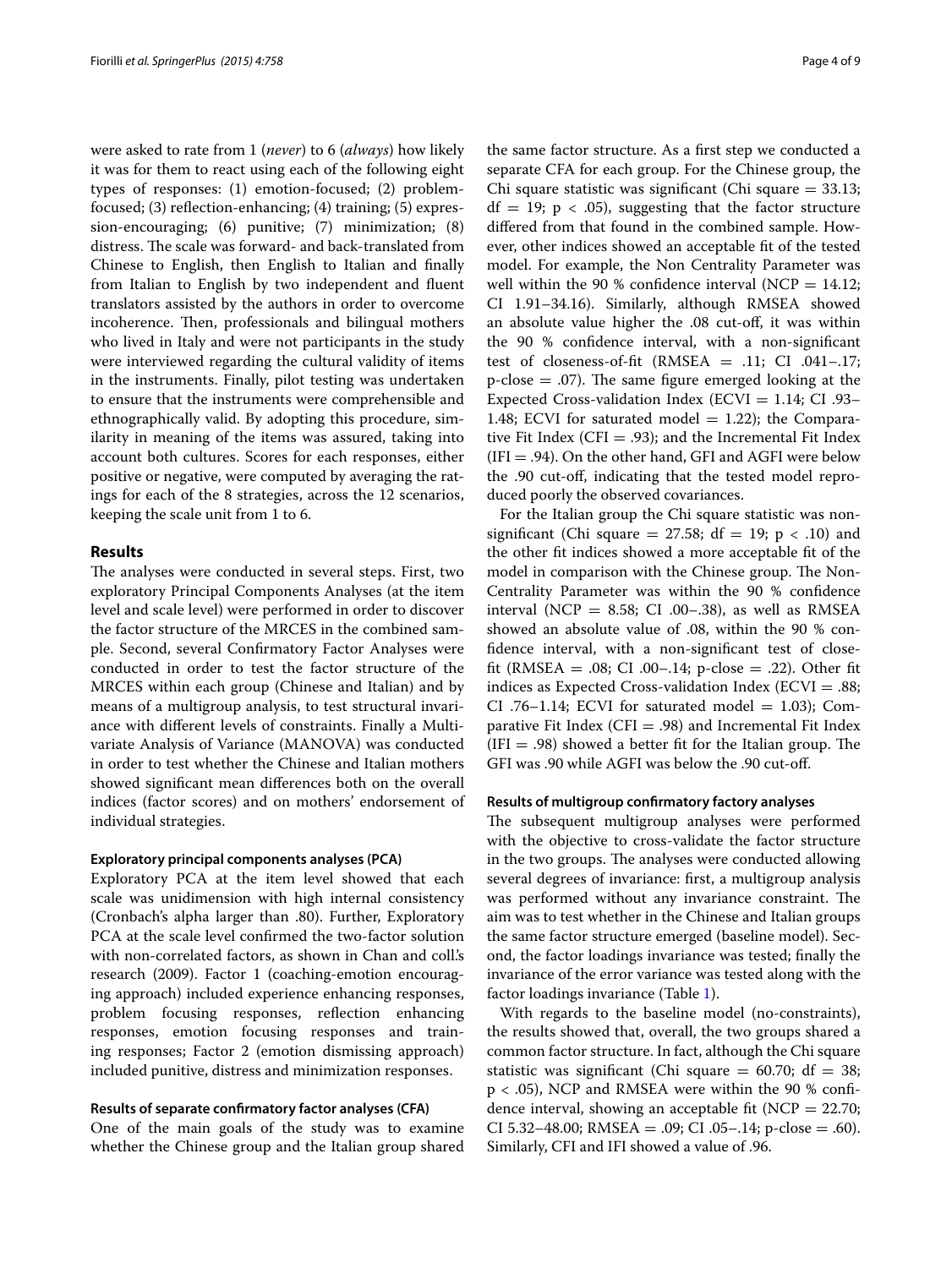| <b>Models</b>                                    | $\chi^2$ (df) | <b>RMSEA</b> | <b>CFI</b> | $\chi^2_{\text{diff}}$ (df) |
|--------------------------------------------------|---------------|--------------|------------|-----------------------------|
| Within-group models                              |               |              |            |                             |
| Chinese                                          | $33.12*(19)$  | .11          | .93        |                             |
| Italian                                          | 27.58 (19)    | .08          | .98        |                             |
| Multigroup model                                 |               |              |            |                             |
| No-constraints                                   | $60.70*$ (38) | .09          | .96        |                             |
| Factor loadings invariance                       | $66.91*(45)$  | .09          | .96        |                             |
| Difference between model 1 and model 2           |               |              |            | 6.21(7)                     |
| Factor loadings and measurement error invariance | $90.51*(53)$  | .10          | .92        | $23.6*(8)$                  |
| Difference between model 2 and model 3           |               |              |            |                             |

<span id="page-4-0"></span>**Table 1 Goodness-of-fitindexes from multigroup analysis of maternal responses to children's emotion scale (MRCES)**

*RMSEA* root mean square error of approximation, *CFI* comparative fit index

 $*$  *p* < .05

There were similar results for the model that tested factor loadings invariance. The Chi square statistic was significant (Chi square  $= 66.91$ ; df  $= 45$ ; p < .05), while NCP, RMSEA, CFI and IFI showed the same values as for the previous model. In order to test whether the increase of the Chi square was significant, thus rejecting the hypothesis of factor loadings invariance, the baseline Chi square was subtracted from the factor loadings invariance model Chi square, and the same was done with their degrees of freedom. The distribution of the resulting value is a Chi square distribution with degrees of freedom equal to the difference of the degrees of freedom of the two models. The results of this computation showed that the increase of the Chi square statistic was not significant (ΔChi square = 6.21;  $df = 7$ ;  $p > .05$ ), meaning that the Chinese group and the Italian group shared the same factor structure measured on the same scale.

Finally, the equality of measurement errors was tested between the two groups. The results of this analysis showed a significant decrease of the model fit compared with the previous one.

# **Differences between Chinese and Italian samples**

After the invariance of factor loadings was supported by the results of the multigroup CFA, the difference between the Chinese and Italian samples was assessed in terms of each factor. A multivariate ANOVA was conducted in order to evaluate this difference, and the results showed that the Chinese and Italian groups were different at the multivariate level (Wilks' Lambda =  $.831$ ; F(2,138) = 14.057; p < .001; partial  $\eta^2$  = .17) as well as the univariate level (coaching-emotion encouraging approach: F(1,139) = 18.320; p < .001; partial  $\eta^2 = .12$ ; emotion dismissing approach:  $F(1,139) = 14.467$ ;  $p < .001$ ; partial  $\eta^2 = .09$ ). In particular, the Chinese group had an average score on both factors that was significantly higher than that of the Italian group (Table [2](#page-4-1)).

# <span id="page-4-1"></span>**Table 2 Mean scores on MRCES factors by group membership**

| <b>Variables</b>           | M(SD)               | 95 % CI |     |
|----------------------------|---------------------|---------|-----|
|                            |                     | LL      | UL  |
| Emotion dismissing         |                     |         |     |
| Chinese group <sup>a</sup> | $3.5h$ (.60)        | 3.3     | 3.7 |
| Italian group <sup>c</sup> | $3.1_{d}$ (.74)     | 2.9     | 3.2 |
| Coaching                   |                     |         |     |
| Chinese group              | $4.6_{\circ}$ (.37) | 4.5     | 4.7 |
| Italian group              | $4.2_f(.54)$        | 4.1     | 4.3 |

Means that share the same subscript do not differ significantly

*CI* confidence interval, *LL* lower limit, *UL* upper limit

 $n = 70$ ,  $n = 71$ 

The differences between the Chinese and the Italian samples on maternal strategies were analysed by a Multivariate Analysis of Variance (MANOVA). The first analysis examined group differences on the strategies that made up the coaching-emotion encouraging approach component from the previous Principal Component Analysis. The second analysis examined the strategies that made up the emotion dismissing approach component from the same PCA.

With respect to the emotion coaching strategies, MANOVA results pointed out a statistically significant multivariate effect of group membership (Wilks' Lambda = .614;  $F_{5,131} = 16.47$ ; p = .000; partial  $\eta^2 = .39$ ). At the univariate level, statistically significant differences between groups emerged on: *Expression Encouraging* ( $F_{1,135} = 22.23$ ;  $p = .000$ ; partial  $\eta^2 = .14$ ), *Problem Focused* ( $F_{1,135} = 25.36$ ;  $p = .000$ ; partial  $\eta^2 = .16$ ), *Emotion Focused* (F<sub>1,135</sub> = 15.82; p = .000; partial  $\eta^2$  = .11), and *Training* ( $F_{1,135} = 10.52$ ;  $p = .001$ ; partial  $\eta^2 p = .07$ ). No differences emerged for the *Reflection Enhancing* strategy. Observing the group means, the Chinese mothers reported employing these positive strategies more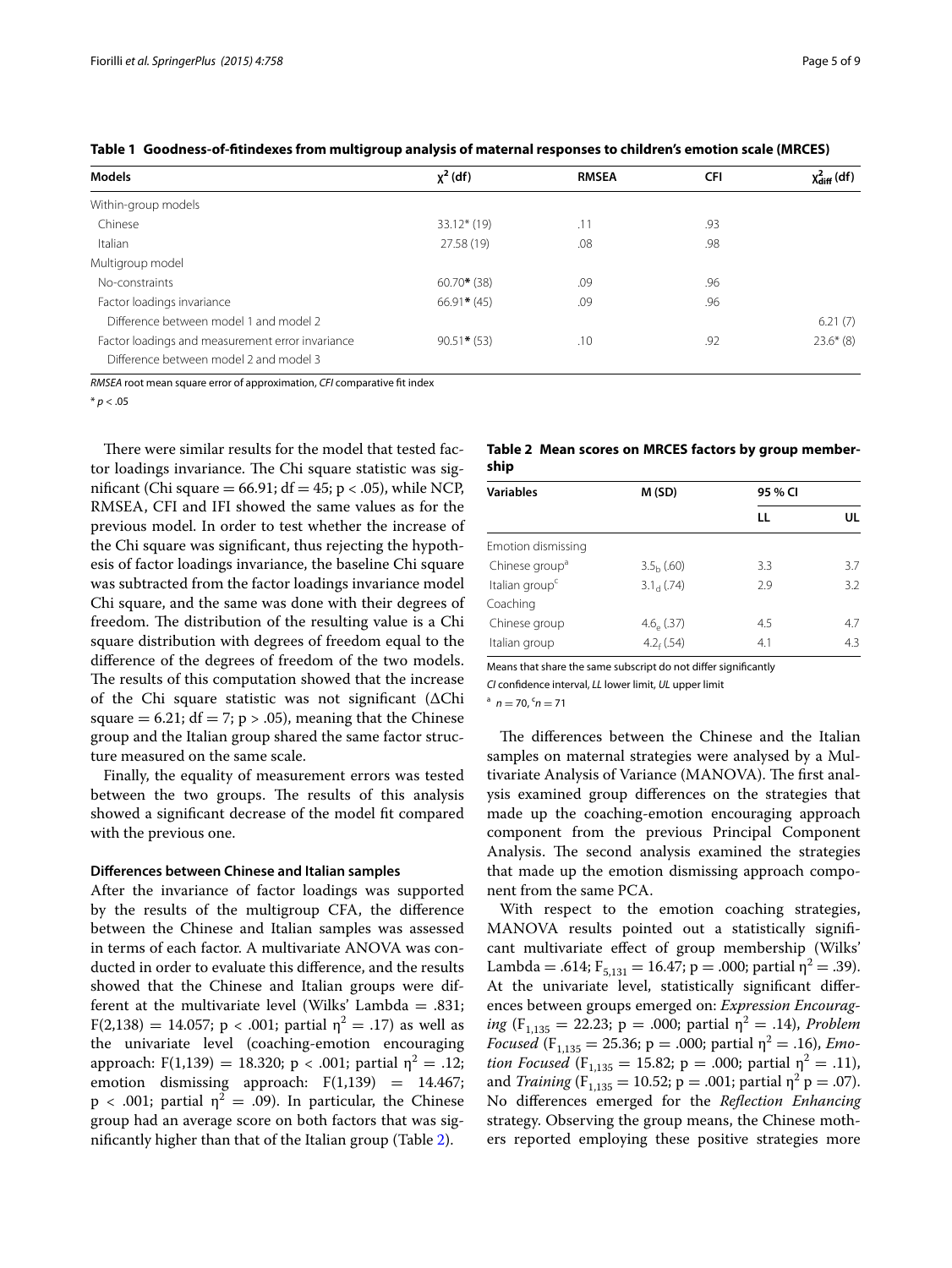often than Italian mothers, with the exception of reflection enhancing, which was used by both groups to the same degree (Table [3](#page-5-0)).

As far as concerned the dismissing strategies, MANOVA results pointed out a statistically significant multivariate effect of group membership (Wilks' Lambda = .795;  $F_{3,129} = 11.10$ ; p = .000; partial  $\eta^2 = .21$ ). At the univariate level, statistically significant differences between groups emerged on *Minimization*  $(F_{1,131} = 12.96; p = .000;$  partial  $\eta^2 = .09$ ), and *Distress*  $(F_{1,131} = 17.07; p = .000;$  partial  $\eta^2 = .12$ ). No differences emerged for the *Punitive* strategy. Observing the group means, the Chinese mothers reported employing negative strategies more than Italian mothers, with the exception of punitive strategies, which were shown to the same degree in both groups (Table [4](#page-5-1)).

# **Discussion**

A major contribution of this research is that a model of maternal responses to children's expression of emotion empirically developed in the Hong Kong Chinese cultural context was found to be applicable to Italian mothers. This indicates that constructs representing maternal responses that are highly valued in China are measurable in Italy. Such findings reinforce the importance of using ecologically valid frameworks and functionally equivalent measures in cross-cultural studies (e.g., Little [1997](#page-8-30)). Comparative analysis of participants' mean scores

<span id="page-5-0"></span>**Table 3 Mean scores on MRCES coaching strategies by group membership**

| <b>Variables</b>           | M (SD)                 | 95 % CI |     |
|----------------------------|------------------------|---------|-----|
|                            |                        | LL      | UL  |
| Expression encouraging     |                        |         |     |
| Chinese group <sup>a</sup> | $4.3h$ (.55)           | 4.1     | 4.5 |
| Italian group <sup>c</sup> | $3.8d$ (.76)           | 3.6     | 3.9 |
| Problem focused            |                        |         |     |
| Chinese group              | $4.5_{\circ}$ (.07)    | 4.4     | 4.6 |
| Italian group              | $4.0_{\epsilon}$ (.07) | 3.9     | 4.1 |
| Reflection enhancing       |                        |         |     |
| Chinese group              | 4.8 $_{\alpha}$ (.08)  | 4.6     | 4.9 |
| Italian group              | 4.8 $_{\alpha}$ (.07)  | 4.6     | 4.9 |
| Emotion focused            |                        |         |     |
| Chinese group              | 4.5 $_b$ (.08)         | 4.3     | 4.6 |
| Italian group              | $4.1_{i}$ (.08)        | 3.9     | 4.2 |
| Training responses         |                        |         |     |
| Chinese group              | 4.9 $(0.06)$           | 4.8     | 5.1 |
| Italian group              | 4.7 (06)               | 4.5     | 4.8 |

Means that share the same subscript do not differ significantly

*CI* confidence interval, *LL* lower limit, *UL* upper limit

 $n = 66$ ,  $n = 71$ 

<span id="page-5-1"></span>

|                          | Table 4 Mean scores on MRCES emotion dismissing strate- |  |
|--------------------------|---------------------------------------------------------|--|
| gies by group membership |                                                         |  |

| <b>Variables</b>           | M(SD)               | 95 % CI |     |
|----------------------------|---------------------|---------|-----|
|                            |                     | LL.     | UL  |
| Minimization               |                     |         |     |
| Chinese group <sup>a</sup> | $3.7h$ (.59)        | 3.6     | 3.9 |
| Italian group <sup>c</sup> | $3.3d$ (.74)        | 3.2     | 3.5 |
| Punitive                   |                     |         |     |
| Chinese group              | $3.3_{\circ}$ (.70) | 3.1     | 3.5 |
| Italian group              | $3.1_{\circ}$ (.86) | 2.9     | 3.3 |
| <b>Distress</b>            |                     |         |     |
| Chinese group              | $3.4_f(.77)$        | 3.1     | 3.6 |
| Italian group              | 2.8 $_{q}$ (.84)    | 2.6     | 3.0 |

Means that share the same subscript do not differ significantly

*CI* confidence interval, *LL* lower limit, *UL* upper limit

 $n = 62$ ,  $n = 71$ 

suggested that Hong Kong Chinese and Italian mothers significantly differed in relation to both types of maternal response to children's emotion evaluated in the current study, namely the coaching-emotion encouraging approach and the emotion dismissing approach.

Specifically, Chinese mothers reported both types of responses more often than Italian mothers. Interestingly, no differences were found between the two cultural settings with regard to mothers' specific use of reflection-enhancing responses (part of the overall coachingemotion encouraging approach) or punitive responses (part of the emotion dismissing approach). Furthermore, the differences between the Chinese and the Italian mothers did not appear to be affected by sample composition. In fact, the distribution of children's gender and age was similar across the two groups. The main findings are discussed further in the following section.

# **Similarities and differences between Hong Kong‑Chinese and Italian Mothers**

Chinese mothers perceived themselves as responding to their children's emotion expressions with coaching strategies more frequently than Italian mothers. The coaching approach, which involves maternal responses that may be emotion-focused (e.g., Distract his/her attention by turning on his/her favourite cartoon), problem-focused (e.g., Suggest that he/she can talk it over with the teacher), training (e.g., Tell my child that he/she should not behave so rudely because the teacher must have had reasons for giving a punishment), and expression-encouraging (e.g., Tell my child that I can see he/she is very angry), aims to teach children how to regulate and express their emotions appropriately. The high prevalence of these strategies among Chinese mothers is consistent with previous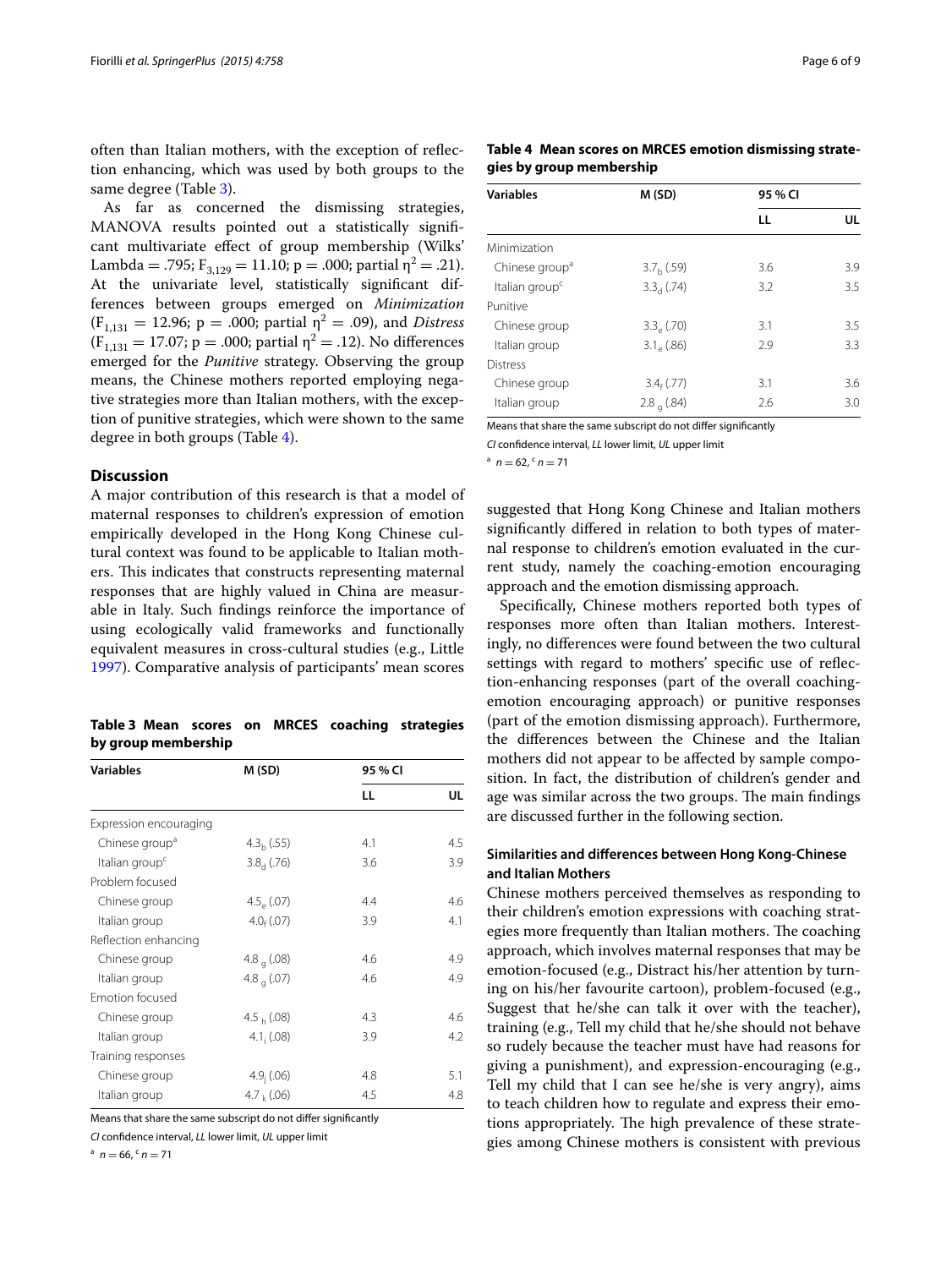research. Specifically, Wu [\(1985\)](#page-8-19) noted that Chinese parents are prone to be directive in their attempts to control and correct children's behaviour, especially in terms of pushing them to engage in academic pursuits (Lin and Fu [1990\)](#page-8-31). Maternal involvement and directiveness may reflect Chinese cultural beliefs that young children are incapable of understanding and making decisions that are in their own best interest. Consistently with this perspective, Chan et al. [\(2009\)](#page-7-1) found a sample of Hong Kong-Chinese mothers to display higher levels of training and reflection-enhancing responses to their children's emotion expression than any other emotion socialization response. This may reflect Hong Kong mothers' preference to teach their children appropriate display rules by discussing the causes and consequences of expressing emotions with them or by explaining the moral reasons behind the rules. According to Wu and colleagues. (2002), the use of reasoning by Chinese parents may be partly influenced by Confucian traditions, in which children are encouraged to be sensitive, modest, and cooperative or "well-behaved".

In light of the above, it seems plausible that the coaching/emotion encouraging approach should have been frequently adopted by the Hong Kong-Chinese mothers in the current study. However, further reflection is required as to why this type of response should be more frequent among Chinese mothers than among Italian mothers. Previous research has shown that Italian parents principally concentrate their energies on their affective relationship with their children, encouraging them to express their emotions; moreover, Italian mothers' social representations of caregiving practices are predominantly characterized by affective and warm elements as opposed to objective and instrumental ones (Molinari and Speltini [1997\)](#page-8-32). Earlier cross-cultural findings also suggested that, compared to US Mothers, Italian mothers display higher levels of social/affective behaviours and more openly express affection for their children (Hsu and Lavelli [2005\)](#page-8-33). These same kinds of parental emotional competence are among the maternal responses assessed as part of the coaching-emotion encouraging approach in the current study.

In interpreting our findings, it is critical to bear in mind that "average" differences can be misleading, because there is almost always considerable overlap between comparison groups in areas of parental practice. Moreover, cultural and methodological issues may have contributed to differences in scores between groups, including cultural differences in perception, methodological issues with understanding items, or different standards for mastery.

With regard to the dismissing approach, Italian mothers revealed a significantly lower tendency to adopt

non-supportive reactions than did Chinese mothers. The MRCES instrument measures this kind of strategy in terms of punitive responses (e.g., Scold him/her for having temper tantrum and being angry with teacher), minimization (e.g., Tell my child he/she is overreacting), and displays of distress in response to children's expression of emotions (e.g., I would feel very angry). Research focused on Chinese parents' goals in socializing their children's emotions has suggested that Chinese parents do not view the dismissing approach in a negative light. Specifically, parental coaching and dismissing approaches to children's emotion socialization are both embedded in the concept of "training" (Wu et al. [2002](#page-8-9)). Specifically, because "training" children is viewed as a key parental responsibility, parents report using both inductive and power-assertive disciplinary techniques to "train," or "guan" their children (Lin [1999](#page-8-34); Xu et al. [2005\)](#page-8-35). In Xu's study of family socialization and kindergarten children's personality characteristics in China, parental control was significantly correlated with the use of reasoning and inductive strategies. Lin ([1999](#page-8-34)) studied maternal parenting behaviour in Taiwan, pointing out that one-way discipline strategies (e.g., demanding, punishing) and two-way strategies (e.g., discussing) may both be adopted and share the same meaning in Chinese culture. It seems that Chinese parents set rules and restrictions for their children, but they also "reason" with their children, instead of just saying, "Do it because I say so". However, given that young children lack selfcontrol and continuously put the limits defined by their parents to the test, reasoning will not work in all situations. Therefore, Chinese parents believe that mild verbal or physical punishment may be used when the child continues to disobey his parents.

In the current study, the relatively lower adoption among Italian mothers of punitive, dismissing and distressed responses to their children's emotion expression demands cautious interpretation as well as further study. Notably, in other studies, Italian mothers displayed *higher* rates of punitiveness than Canadian and French mothers across all age groups of children (Kane [2005\)](#page-8-36), as well a significant level of normativeness and physical discipline with their children compared to, among others, Chinese mothers (Lansford et al. [2005](#page-8-37)). Nevertheless, it is important to take into account the mean age of the children to whom the mothers are referring in their responses. Furthermore, the low usage of the dismissing approach among Italian mothers recorded in the current study may be an underestimate, because Italian parents may be reluctant to self-report punitive, dismissive and distressed responses, given that such practices are not seen as positively in Italy as they might be in China. In general, this broad category of socialization practices meets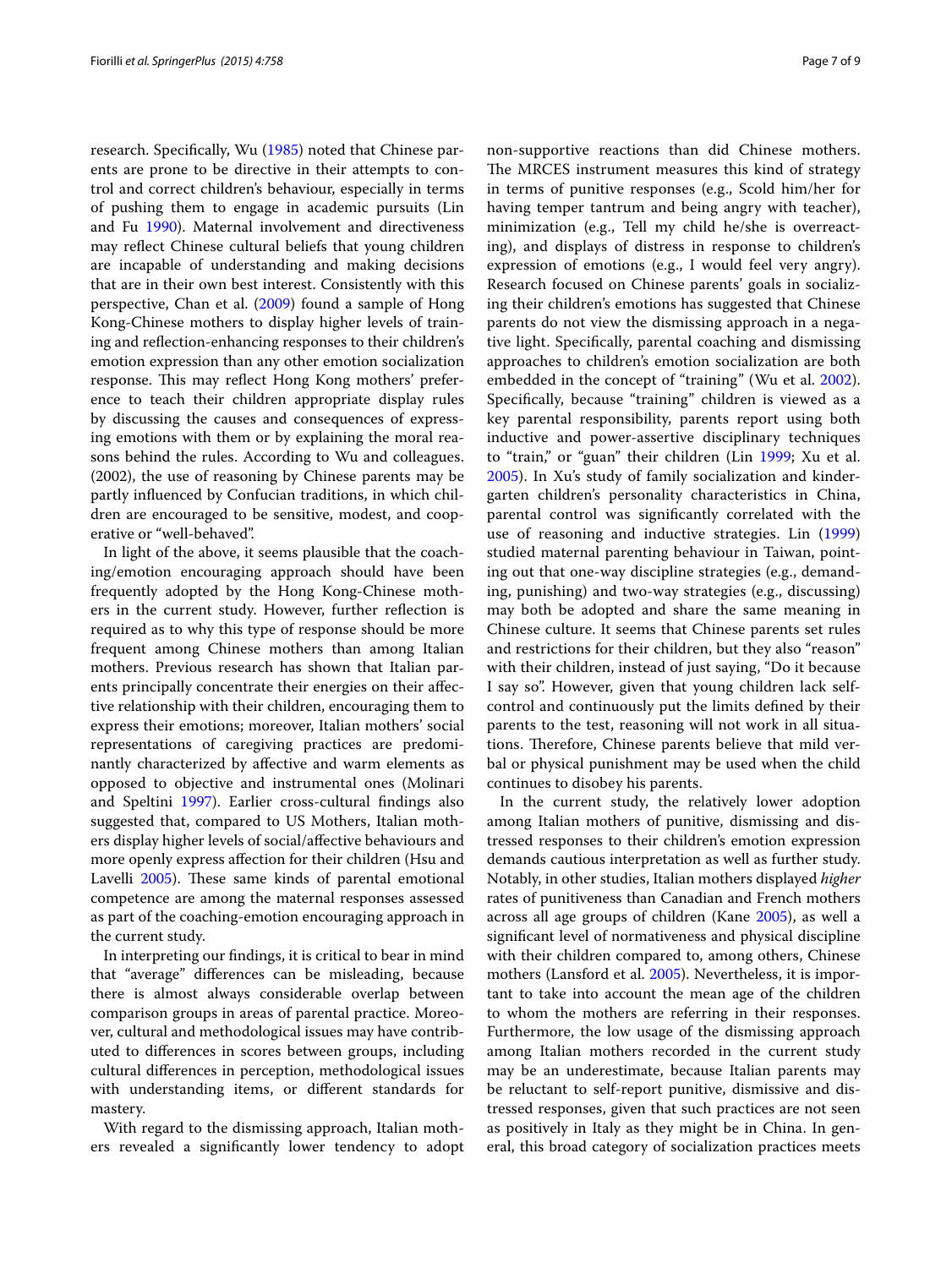a particularly low level of cultural approval in Western society (Halpenny et al. [2010\)](#page-8-38).

Finally, aside from cultural differences, our findings are surprising given that emotion dismissing and coachingemotion encouraging styles are conceptualized as disparate approaches to emotion socialization; thus, one would not expect emotion dismissing to be accompanied by high levels of emotion coaching (Gottman et al. [1996](#page-8-39)). Despite being conceptually in contrast with one another, positive correlations between emotion coaching and emotion dismissing have been found in other work (Duncombe et al. [2012;](#page-8-40) Havighurst et al. [2009;](#page-8-41) Wilson et al. [2012](#page-8-42)). Furthermore, in the parents' of children in middle childhood, observed emotion coaching has been shown to moderate the effects of observed emotion dismissal on children's emotionality and internalizing problems; in other words, parents' engagement in emotion coaching buffered children from the negative effects of parental emotion dismissal (Lunkenheimer et al. [2007](#page-8-43)). In brief, parents may engage in both emotion coaching and emotion dismissing. In line with Miller et al. ([2015](#page-8-44)) we may therefore interpret our findings as suggesting that parents who attend to emotion socialization use a variety of approaches depending on contextual demands. Future research could focus on how parents flexibly adapt their specific emotion socialization efforts to fit the situational context—for example, choosing when to coach emotions to scaffold a child's problem solving, or when to dismiss emotions to help a child move on, within the framework of their overall emotion socialization style.

# **Limitations and future research**

The current study provides evidence of invariant dimensions of emotion socialization practices across two cultural groups, information that is helpful in validating the MRCES. However, some doubts remain about the differences between Italian and Hong Kong mothers found in this study. First, cultural differences in mothers' responses may vary depending on what emotion is expressed by the child. For example, research has revealed large cultural differences regarding mothers' treatment of their children's anger and sadness, while few differences emerged across groups with respect to children's physical pain (see Lansford et al. [2005\)](#page-8-37). Next, it remains unclear whether mothers' socialization practices vary with respect to their child's gender. Because gender *roles* vary widely across different cultural contexts, future studies should systematically examine the contribution of parent and child gender to emotion socialization across cultures.

With regard to methodological aspects, we used only one self-report measure of emotion socialization and did

not include any direct assessment of the social acceptability of child. Moreover, in the future, it will be of interest to analyse the same variables in a larger sample of mothers.

Finally, similar parental behaviours in different cultural contexts often involve very different parental motivations and explanatory systems, and are contextualized in different kinds of parent–child relationships. Consequently, parents' emotional socialization practices may be understood and interpreted differently by children, and may be associated with different child outcomes, depending on the cultural context.

#### **Authors' contributions**

CF conceived of the study, participated in its design and coordination and draft the manuscript. SDS conceived of the study, participated in its design and draft the manuscript. CDC participated in the construction of hypothesis and its statistical analysis plan, performed the statistical analysis. SMC conceived of the study and helped to draft the manuscript. All authors read and approved the final manuscript.

#### **Author details**

<sup>1</sup> LUMSA University, P.zza delle Vaschette, 101, 00193 Rome, Italy. <sup>2</sup> INVALSI, Via Borromini, 5, Frascati, Italy. <sup>3</sup> Departmento of Psychocological Studies, The Hong Kong Institute of Education, 10 Lo Ping Road, Tai Po, New Territories, Hong Kong.

#### **Competing interests**

The authors declare that they have no competing interests.

Received: 15 May 2015 Accepted: 21 November 2015 Published online: 07 December 2015

#### **References**

- <span id="page-7-4"></span>Bornstein BJ, Keating SM, Jouraku A, Hucka M (2008) LibSBML: an API library for SBML. Bioinformatics 24:880–881
- <span id="page-7-0"></span>Brown JR, Dunn J (1996) Continuities in emotion understanding from three to six years. Child Dev 67:789–802
- <span id="page-7-7"></span>Butler EA, Lee LT, Gross JJ (2007) Emotion regulation and culture: are the social consequences of emotion suppression culture-specific? Emotion 7:30–48
- <span id="page-7-1"></span>Chan SM, Bowes J, Wyver S (2009) Parenting style as a context for emotion socialization. Early Educ Dev 20:631–656
- <span id="page-7-2"></span>Chang L, Schwartz D, Dodge KA, McBride-Chang C (2003) Harsh parenting in relation to child emotion regulation and aggression. J Fam Psychol 17:598–606
- <span id="page-7-8"></span>Chao RK (2001) Extending research on the consequences of parenting style for Chinese Americans and European Americans. Child Dev 72:1832–1843
- <span id="page-7-9"></span>Chen F, Luster T (2002) Factors related to parenting practices in Taiwan. Early Child Dev Care 172:413–430
- <span id="page-7-10"></span>Chen X, Liu M, Li D, Cen G, Chen H, Wang L (2000) Maternal authoritative and authoritarian attitudes and mother-child interactions and relationships in urban China. Int J Behav Dev 22:119–126
- <span id="page-7-6"></span>Cole PM, Tamang BL, Shrestha S (2006) Cultural variations in the socialization of young children's anger and shame. Child Dev 77:1237–1251
- <span id="page-7-11"></span>Craig AB, Stelter RL, Halberstadt AG (2010) Parents' beliefs about children's emotions cluster by gender, ethnicity, education, and age. Unpublished manuscript
- <span id="page-7-5"></span>De Stasio S, Fiorilli C, Di Chiacchio C (2014) Effects of verbal ability and fluid intelligence on children's emotion understanding. Int J Psychol 49:409–414
- <span id="page-7-3"></span>Denham S, Kochanoff AT (2002) Parental contributions to preschoolers' understanding of emotion. Marriage Fam Rev 34:311–343